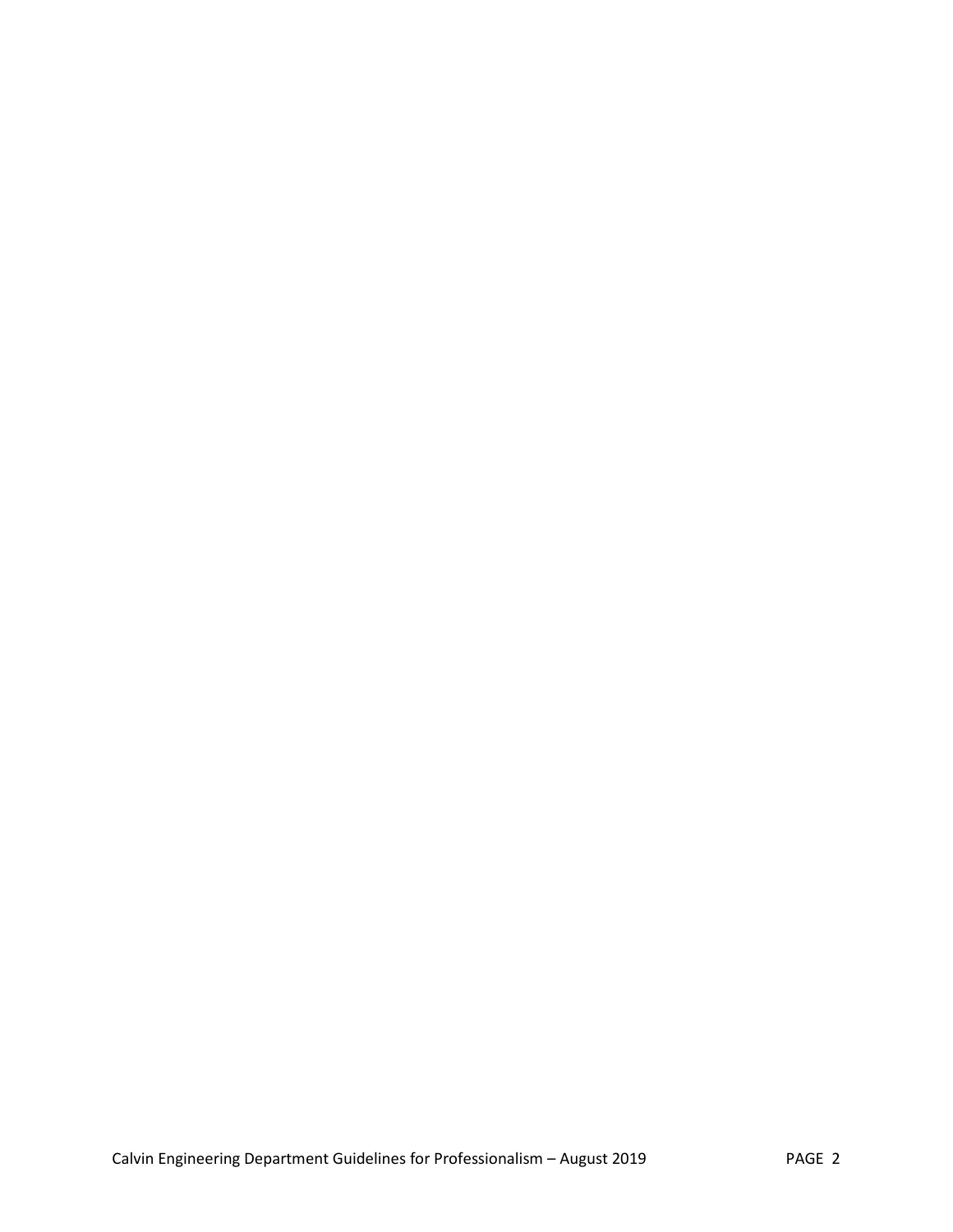

# **Introduction**

*You are the salt of the earth. But if the salt loses its saltiness, how can it be made salty again? It is no longer good for anything, except to be thrown out and trampled by men. You are the light of the world. A city on a*  hill cannot be hidden. Neither do people light a lamp and put it under a bowl. Instead they put it on its stand, *and it gives light to everyone in the house. In the same way, let your light shine before men, that they may see your good deeds and praise your Father in heaven.* 

Matthew 5:13-16

The Calvin Engineering Department is a Christian community of learning, and as such, each community member has certain responsibilities. This document defines the standards of expected behavior for a student participating in the engineering program at Calvin University. Because engineering is a profession, an effective engineer must conform to certain standards of professional behavior. Further, as a Christian engineer, you are commanded to serve as a light on a hill to everyone with whom you work. You are to reflect on and follow these standards while at Calvin, as well as throughout your career, because this is what your chosen profession, and more importantly, your God, call you to do.

Your education at Calvin will not be completed by mastering only technical skills. You must anchor these technical abilities in behaviors that reflect a life dedicated to service for the kingdom of God: demonstrating piety, integrity, and personal responsibility. Further, you are earning an engineering degree within a Liberal Arts context. This is unusual and should be a great asset. To maximize your effectiveness as an engineer (and live up to employers' expectations for Calvin University graduates), you should practice the behaviors outlined in this document as a necessary complement to your technical skills.

# **Summary**

The expectations of an engineering student at Calvin University include:

- Personal Responsibility for Success
- Class Attendance
- Professional Homework Presentation
- Meeting Due Dates
- Academic Integrity
- Collaboration and Professional Communication
- Stewardship of Facilities
- Advising Participation
- Appropriate Use of Computing Resources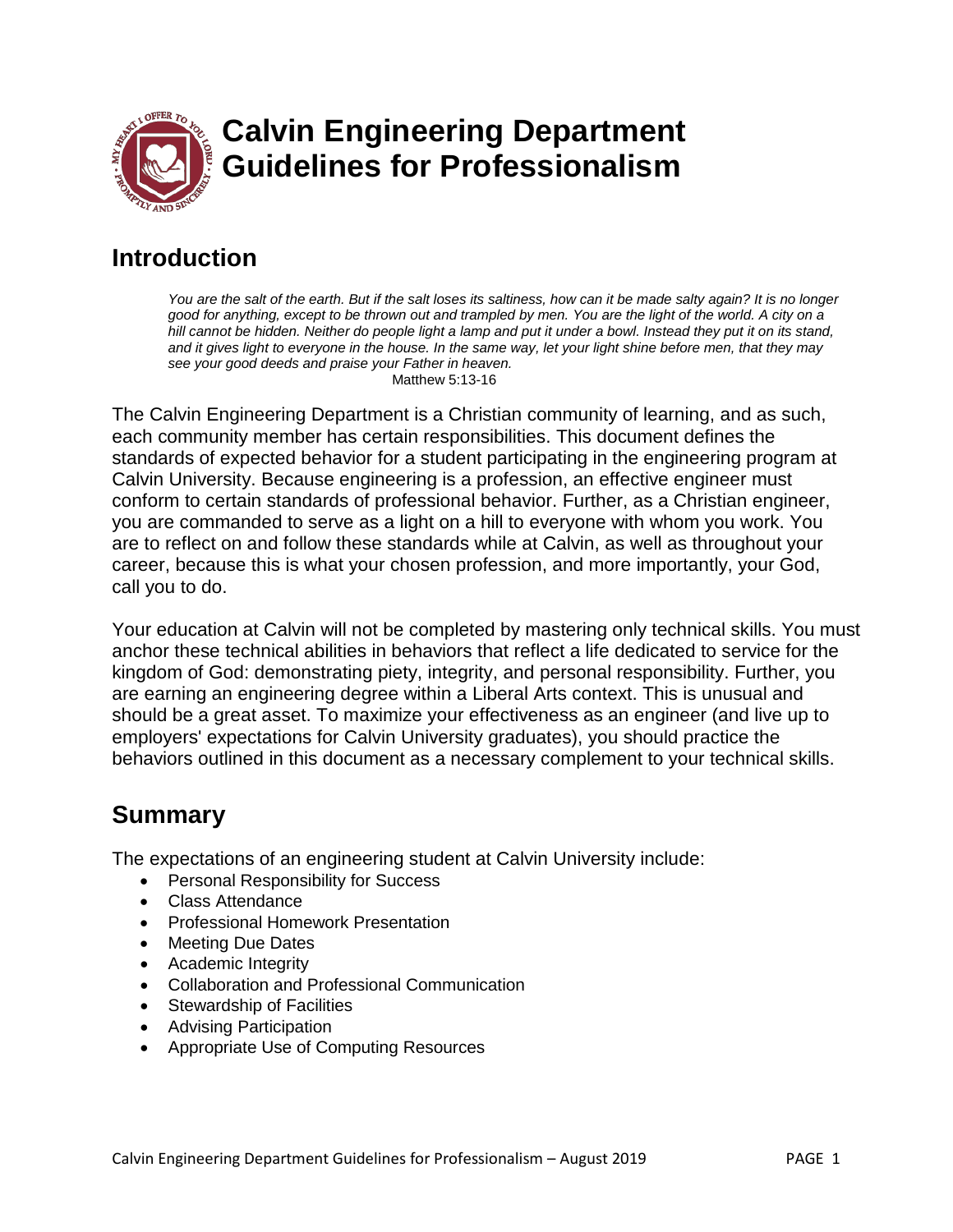# **Guidelines and Policies**

## **1. Personal Responsibility for Success**

*By the seventh day God had finished the work he had been doing; so on the seventh day he rested from all his work* (Genesis 2:2). *God saw all that he had made, and it was very good* (Genesis 1:31).

Designing, analyzing, and innovating require significant effort. You should expect to work hard as an engineer (and as an engineering student). But creating as a reflection of God's image is also a joyful activity, and you should learn to share in that joy. Engineering is an exciting and challenging profession. As an engineer you are called to use your technical skills and creativity to develop products and systems that provide a service to society. As an engineer you will be in a position of great responsibility. The decisions you make as an engineer will impact your employer, your colleagues, and society in a significant fashion. A passion for your work and acceptance of the responsibility to perform it well should be evident as you study engineering at Calvin University. You are expected to:

- *Take your course work seriously.* A key to success in the engineering program at Calvin is effort. Even students who are weaker academically can be successful by putting in the necessary time. The most successful students are those who faithfully attend all of their classes and do all of the assigned work. There is a lot of work to do, but the reward is effective learning.
- *Take advantage of and contribute to the expertise of fellow students and faculty*. Engineers are committed to continuous improvement of their own knowledge and skills. Respect the contributions of others. Give feedback that builds others up. Be fair and constructive in your evaluations of others' work and open to correction of your own work.
- Have fun. Engage in your coursework and projects. Make friends with other engineering students. Participate in engineering activities (picnics, professional societies, seminars). Engineering may be your professional activity for 40 or more years. Learn to enjoy it today.

### **2. Class Attendance**

When you enroll in a course, you are making a public commitment. As a professional, you demonstrate your reliability and trustworthiness by following through on your commitments. Therefore, regular class and lab attendance is expected. As a professional courtesy, if you know you will need to be absent on a given day, notify the professor in advance. If you miss a class because of an emergency, notify your instructor as soon as possible after the missed class or lab period.

When a student arrives late for class, it is disruptive. Therefore, out of respect for other students and the professor (and for your own benefit in making sure you don't miss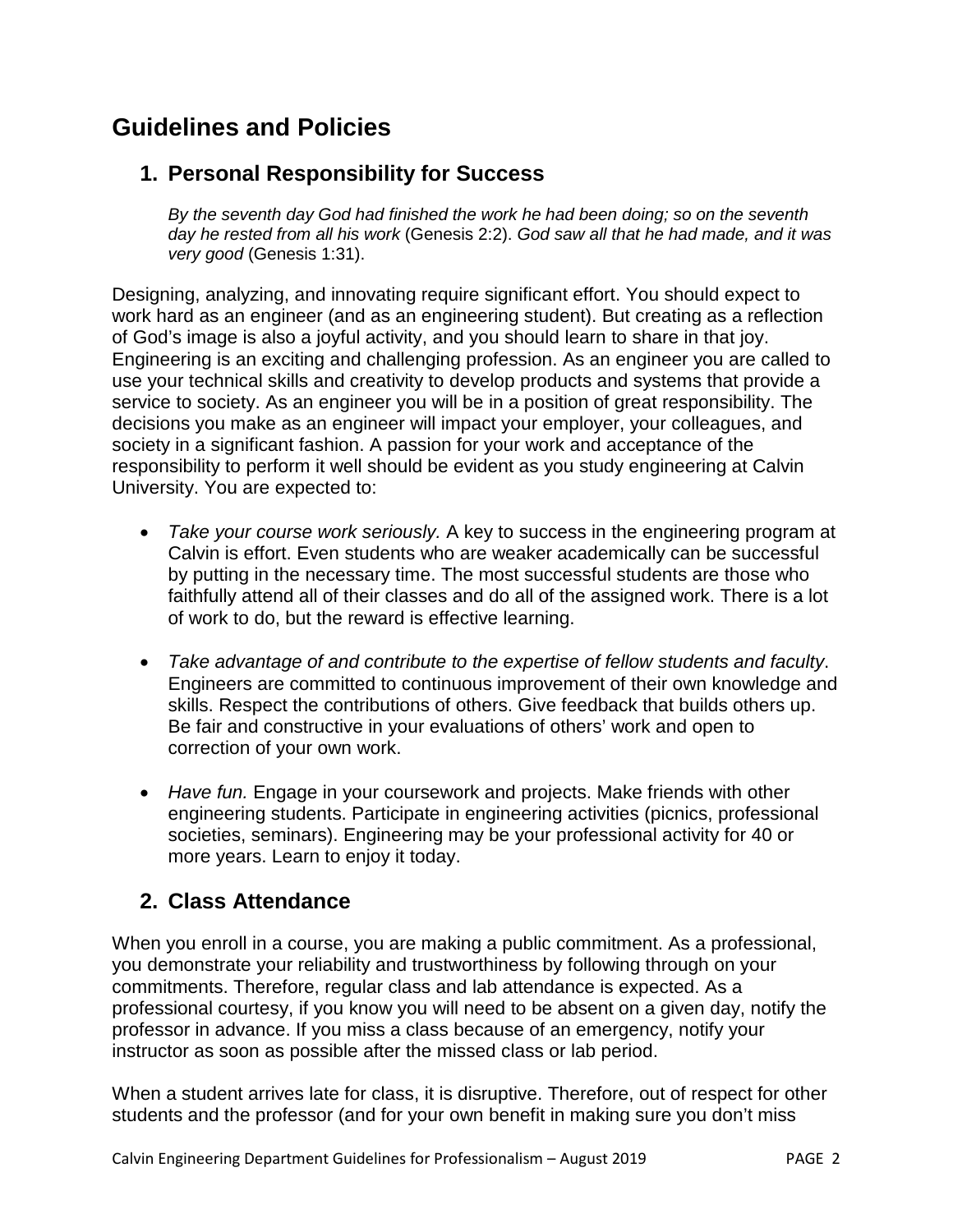critical information presented at the beginning of the session), you should plan to arrive at each class on time. Arriving at or before the scheduled time, equipped with the proper materials (writing materials and textbooks), with necessary preparation activities completed, and with an eager attitude, demonstrates your professional time management skills, readiness to learn, and ability to help contribute to the learning of others.

Engineering seminars are provided as opportunities for students to learn more about professional engineering work, career opportunities, and cutting-edge technology. Speakers take time out of their personal schedules to prepare for and present this information. Therefore, engineering students are expected to arrive promptly for seminars and stay until the presentation portion of the seminar is complete. Students who arrive late or leave early will not be allowed to report attendance for seminar credit (ENGR 294/394).

# **3. Professional Homework Presentation**

The purposes for assigning homework include preparation for in-class learning, practicing problem-solving techniques, and reviewing course concepts. Homework is also used for assessment of student performance (grading) and/or to provide feedback to you about successful progress in the course. Thus, your homework is a form of communication from you to your instructor or grader.

As a professional, documenting your work will be essential. A neat and orderly record provides a proof of the quality of your analysis, and thereby gives an evaluator confidence in its correctness. In your engineering career, you will find careful documentation necessary for a variety of reasons, including to provide a reference for others who may be working on future improvements or related projects and to retain evidence for liability or patent protection.

During your time as a student, your homework is your record of work, which you present to your professor. As such, it should follow best practices for professional documentation of your work, particularly organization and clarity. You may need to rewrite or type out homework assignments if your handwriting or scratch work is not legible.

Throughout your career, you will likely have many different supervisors, each with different requirements for documentation, and you will need to adapt to their specific instructions. This is also true as a student taking courses with multiple instructors. For each course, pay careful attention to the format requested by your professor and do your best to comply with it. In all cases, homework solutions should be neat, be logically and clearly presented, include some statement of the problem being solved, show all work needed to reach the (clearly identified) answer, and include appropriate identifying information (first and last name, class number and section).

# **4. Meeting Due Dates**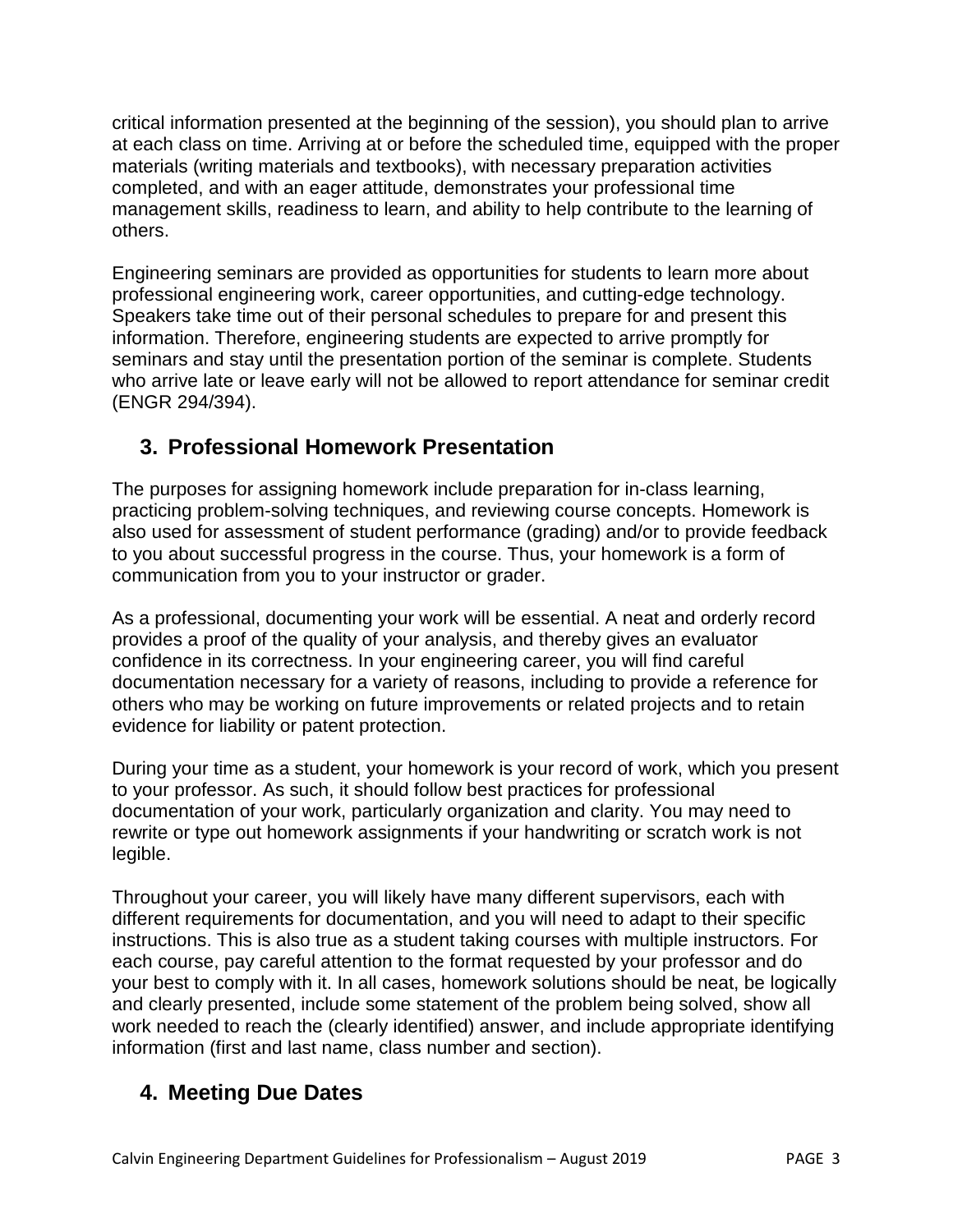In any professional position, multiple tasks will compete for time and attention. Part of your education at Calvin includes learning to be efficient with your time by planning well and establishing priorities. Engineering work requires completing tasks by the deadlines that are specified by your supervisor or project manager. Failing to meet deadlines on the job is viewed as a sign of unreliability that compromises the effectiveness of the engineering enterprise and may result in poor performance reviews and even termination of employment.

In the educational context, assignments of any nature are considered to be due at the date and time specified by the instructor*.* If work is not handed in on time, a penalty may be assessed. The professor should inform students of penalties to be assessed for tardiness in a particular course by including them on the course syllabus or announcing them in class. Aside from penalties that may impact your course grade, it is important to keep in mind that habitual tardiness makes a bad impression on your professor, whom you might wish to use as a reference for future employment. Also, in-class exams are expected to be taken by students at the date and time scheduled. If you anticipate a conflict with a scheduled test date, you must inform your instructor as early as possible prior to the scheduled date. Final exams must be taken with your scheduled course section. Please keep this in mind as you make travel arrangements at the end of each semester. Instructors are not obligated to give early exams or provide make up exams for students with unexcused absences.

# **5. Academic Integrity**

As Christians, we are obligated to live by certain moral standards. This includes displaying academic honesty and integrity in all instances. The engineering department has adopted the "Engineering Department Academic Honesty and Integrity Policy (AHIP)" to encourage academic honesty. Please refer to the policy for specific details and requirements. Some general guidelines are provided below.

#### **5.1. Tests and Exams**

Because a test or exam is used as an assessment of individual student performance, it must reflect, in its entirety, the work of only that individual student. Therefore, for tests given in class, academic dishonesty would include copying any part of an answer from another student's test, using any reference material not specifically allowed, and not making a reasonable effort to protect your own work from others. Students are responsible for clarifying with the professor what materials are allowed to be used for study and/or consultation during an exam. There should be no communication between students during the exam. Any questions about the exam or test should be addressed directly to the professor. Take-home tests differ only in the amount of time allowed; all other standards for behavior are the same. For example, on a take-home test it is never appropriate to ask another student how to approach a problem or to check an answer.

#### **5.2. Group Projects and Labs**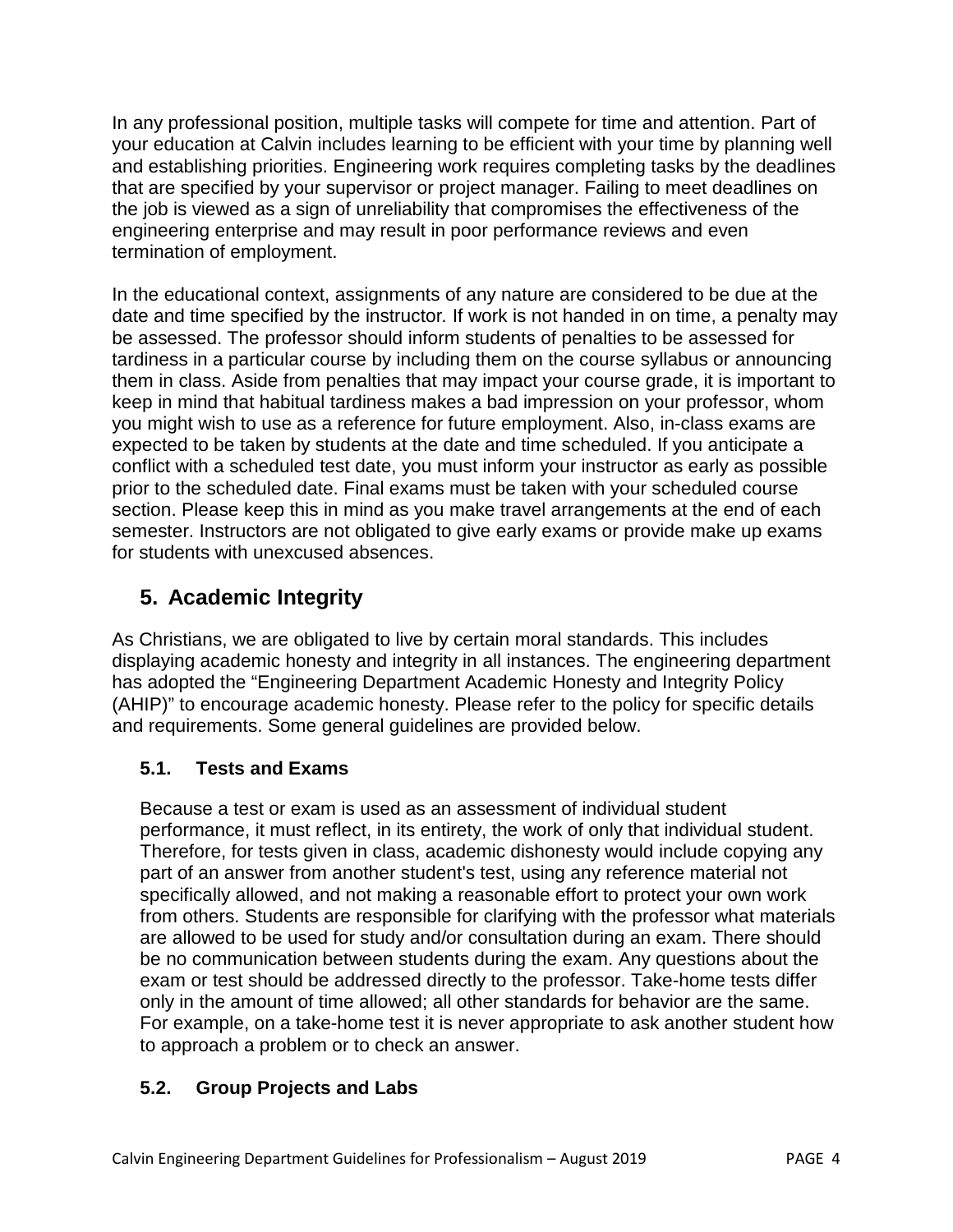Group projects and reports should be based only on work done by members of your own group. You have a responsibility to contribute your fair share to the team's effort. If you have been instructed to do your own individual lab or project report, even if based on data collected as a group, then all graphs, tables, and text should be your own work only. Plagiarizing work from other sources in individual or group reports is considered academic dishonesty. Students are responsible for clarifying with the professor what aspects of a project or lab are group work and which must be completed individually.

#### **5.3. Individual Projects and Homework**

All aspects of an individual project, including computer-generated output (text, tables, graphs, figures, etc.) should be your own work unless otherwise specified. For individual projects, you should not copy any work from other students, including computer files. Protect your own work by always storing files in your personal directory, by locking your workstation if you move away, and by protecting the security of your passwords.

It is expected that all assigned homework that will be individually graded will consist of your own individual work. This is true for solutions submitted on paper and solutions implemented in a computer file. The engineering department encourages some collaboration between students to enhance student learning, particularly in order to get past a sticking point in a homework problem, to explain a difficult concept or equation, or to verify that your work is on the right track. However, copying of homework solutions obtained by a group effort is not allowed. For example, it is not appropriate to sit down with a group of students on a single computer to develop a single spreadsheet, then to hand in that same spreadsheet as your own work. It is also not appropriate to sit down with a group of students on separate computers and each develop a spreadsheet using the same formatting and equations. Individually graded work is intended to provide practice for individual students and an assessment of whether individual students understand the concepts of the course. It is up to students to ensure that submitted work is sufficiently distinctive such that it would not reasonably be judged a copy of someone else's work.

You must cite any external references that are used to complete homework assignments or projects. Failure to do so is considered plagiarism, a form of academic dishonesty. For example, use of a published homework answer key to complete a homework assignment without citing the answer key as a source could count as academic dishonesty.

## **6. Collaboration and Professional Communication**

Engineers are expected to conduct themselves in a professional manner that is welcoming to all stakeholders and free from any form of discrimination, intimidation, harassment, or retaliation. Not only are these negative behaviors to be avoided, but engineering students should go out of their way to create a collegial, inclusive, and safe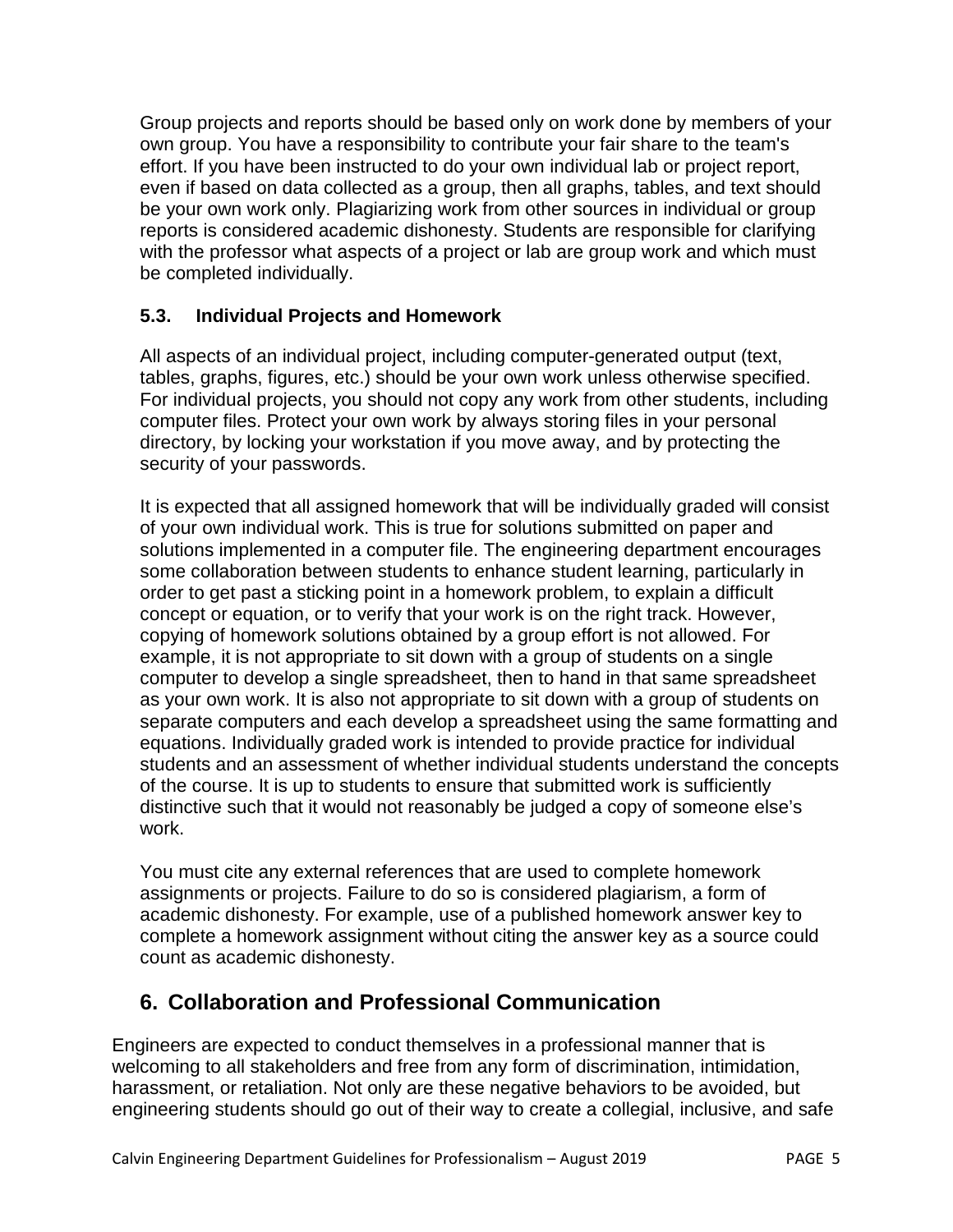environment that values diversity and empowers team members and classmates to contribute to the best of their God-given abilities.

Both in and out of class, students should avoid

- Any inappropriate actions or statements based on individual characteristics such as age, religion, race, ethnicity, sexual orientation, gender identity, marital status, nationality, political affiliation, ability status, or educational background.
- Any disrupting or harassing behavior.
- Unwelcome jokes, unwanted attention, offensive images, or photography without permission.

Incidences of unprofessional or harassing conduct, whether experienced or observed, should be brought to the attention of university authorities. The university's Safer Spaces reporting form and associated policies can be found at the website below.

<https://calvin.edu/offices-services/safer-spaces/?dotcmsredir=1>

## **7. Stewardship of Facilities**

The buildings and equipment that engineering students use belong to the Calvin University community. Faculty, staff, and students all share stewardship responsibility for these resources. For this reason, students are expected use common sense and courtesy in the use of University facilities, as well as following all safety-related instructions. It is expected that engineers will always plan well for using resources effectively. Engineering students should always anticipate outcomes and evaluate options *before* acting. In particular, students should

- Treat all equipment and buildings with respect.
- Use equipment only for its intended purposes.
- For your own and others' safety, operate equipment only if you have been trained to do so and given permission.
- Not relocate or borrow equipment without appropriate permission.
- Follow university policies for building access.

## **8. Advising Participation**

Participation in academic advising is a required part of the engineering program. Each semester during advising recess, each student is responsible to sign up for and attend an advising appointment with their assigned engineering faculty advisor. Failure to do so will delay your registration for a given semester, since faculty advisors must electronically verify that students have been advised before they are allowed to register for classes. Students are expected to plan for future coursework prior to each advising appointment. As developing engineering professionals, you should assume the primary responsibility for exploring course options and considering program requirements. Faculty advisors are available to provide guidance, answer questions, and verify that student plans are appropriate (not to do your planning for you). Be aware that faculty advisors enjoy the opportunity to get to know you and can help connect you with